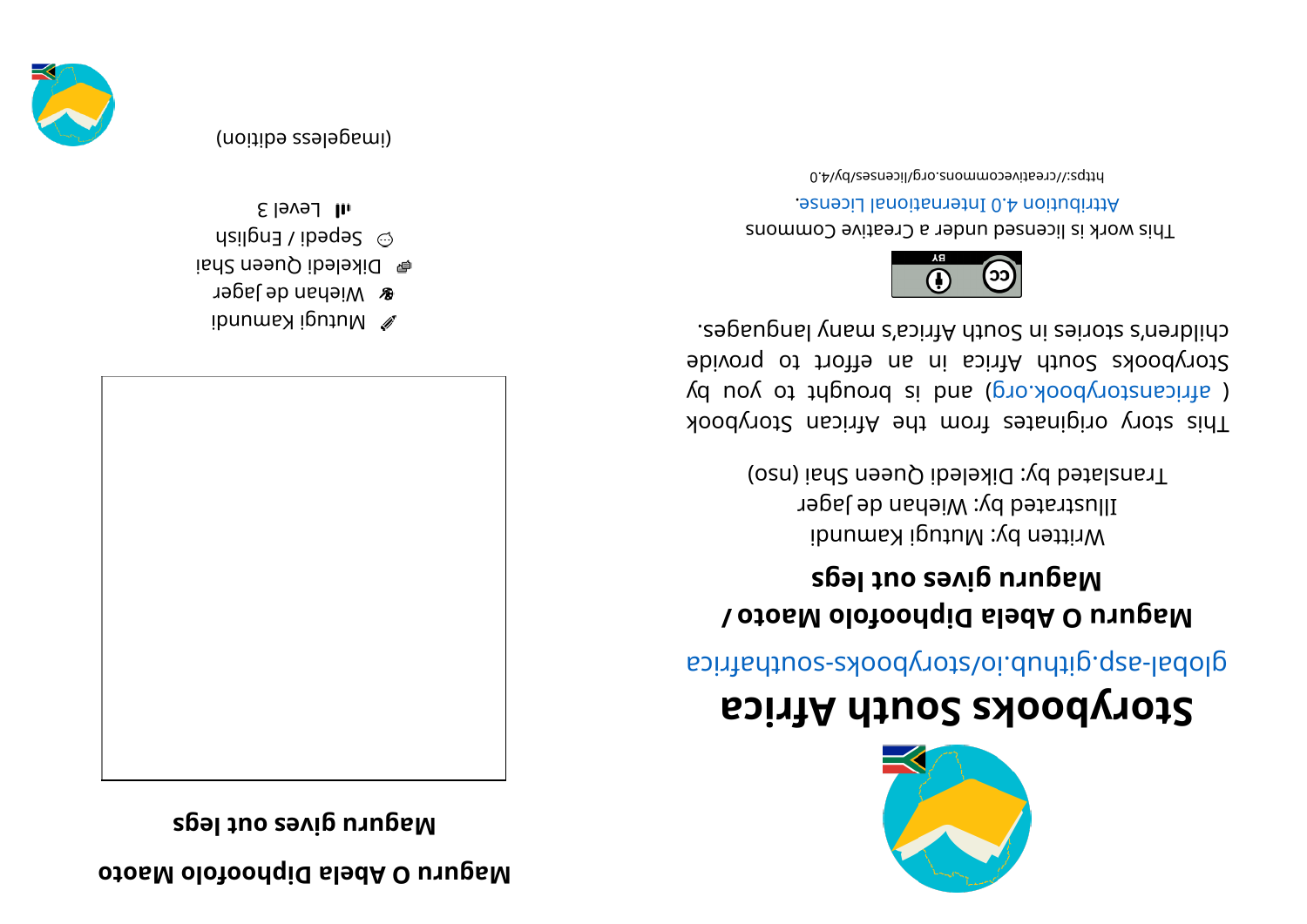

Kgalekgale diphoofolo di be di se na maoto. Di be di gogoba fase.

• • •

Long time ago, no animal had legs. They all used to crawl on the ground.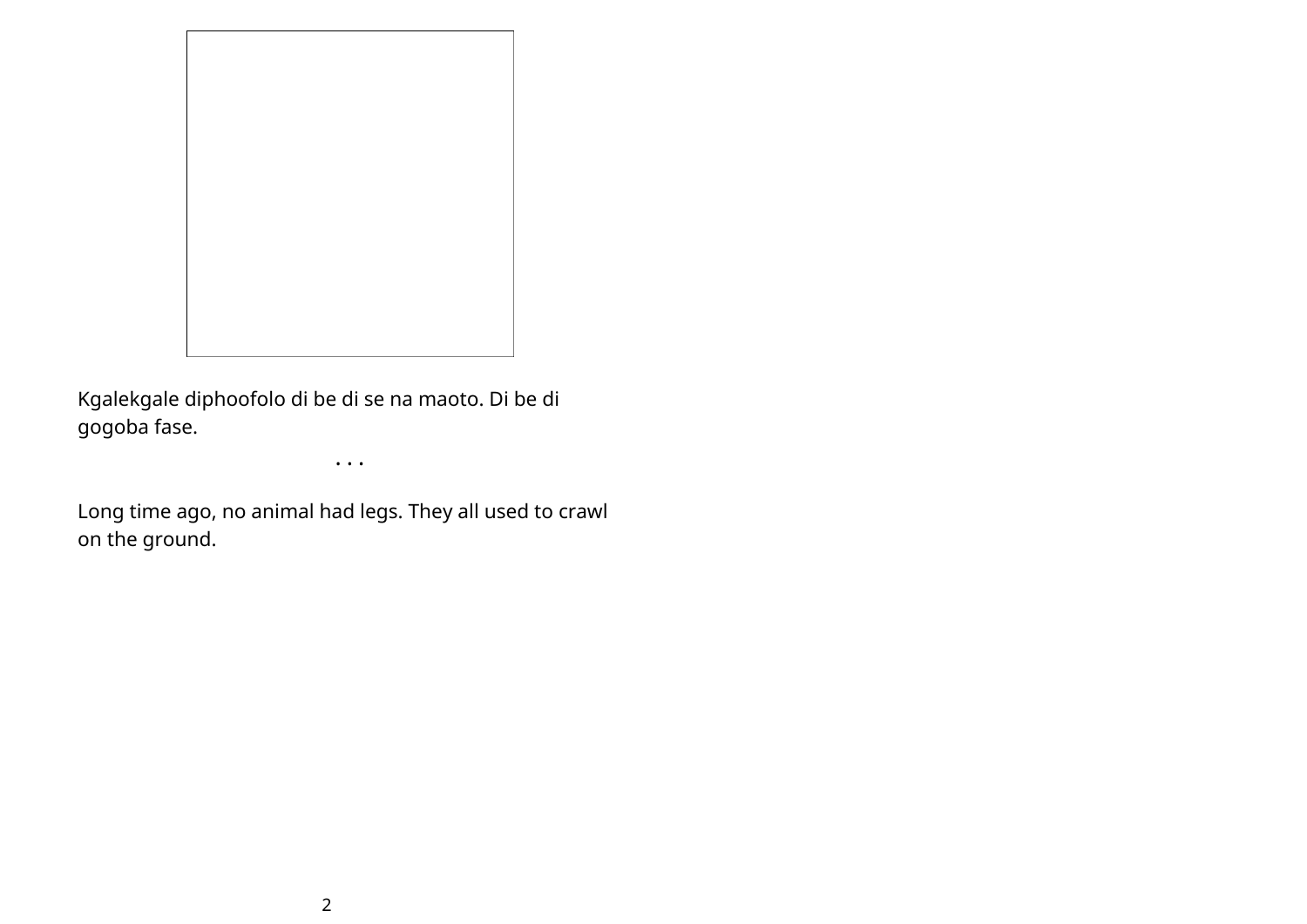

Ke batho fela bao ba bego ba na le maoto ka lebaka la go . oto am elif ad a bd o unugaM e $\gamma$ 

• • •

Ouly bey nevel gap a gam a dah usua dah usua dah daha dahasing dahasing dahasing dahasing dahasing dahasing da legs to humans.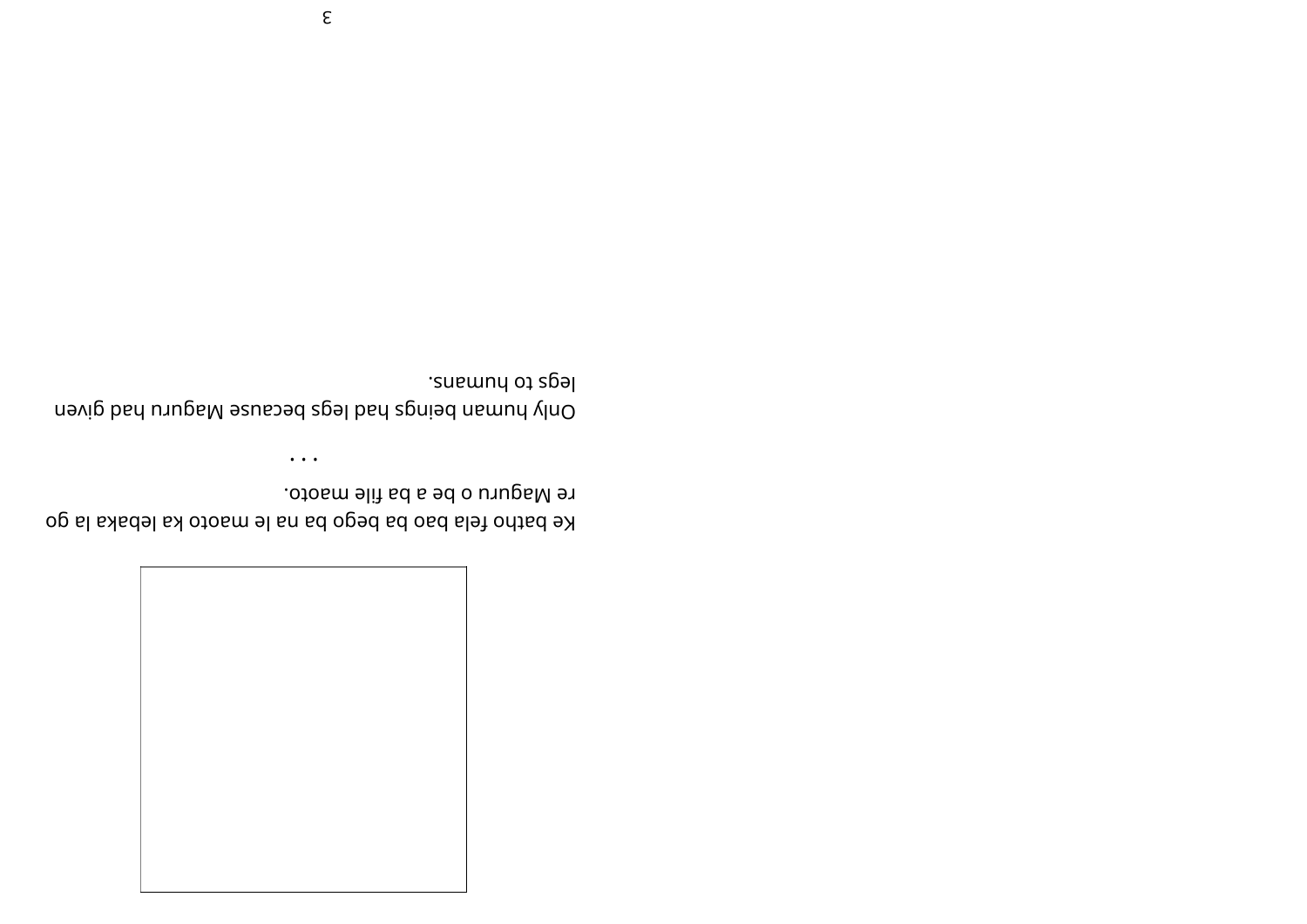

Ka letšatši le lengwe Maguru o ile a tšea sephetho sa go fa phoofolo ye nngwe le ye nngwe maoto. O ile a sepela go dikologa motse a dira tsebišo yeo ka segodišalentšu. O be a rata go re phoofolo ye nngwe le ye nngwe e sepele bjalo ka motho.

• • •

One day, Maguru decided to give legs to every animal. He walked round the village announcing from a loudspeaker. He wanted each animal to walk like a human being.

Maguru o ile a tšwela ka ntle a re, "Ke maswabi, Noga, maoto a fedile." Noga e ile ya swanelwa ke go gogoba e boela morago e se na maoto. Go tloga lona letšatši leo, Noga, e ile ya se sa robala kudu. Le lehono Noga e sa letetše sebaka se se latelago sa go hwetša maoto.

• • •

Maguru came out and said, "Sorry, Snake, there are no legs remaining." Snake had to crawl back home without legs. Since that day Snake does not sleep much. He is always waiting for the next chance to get legs.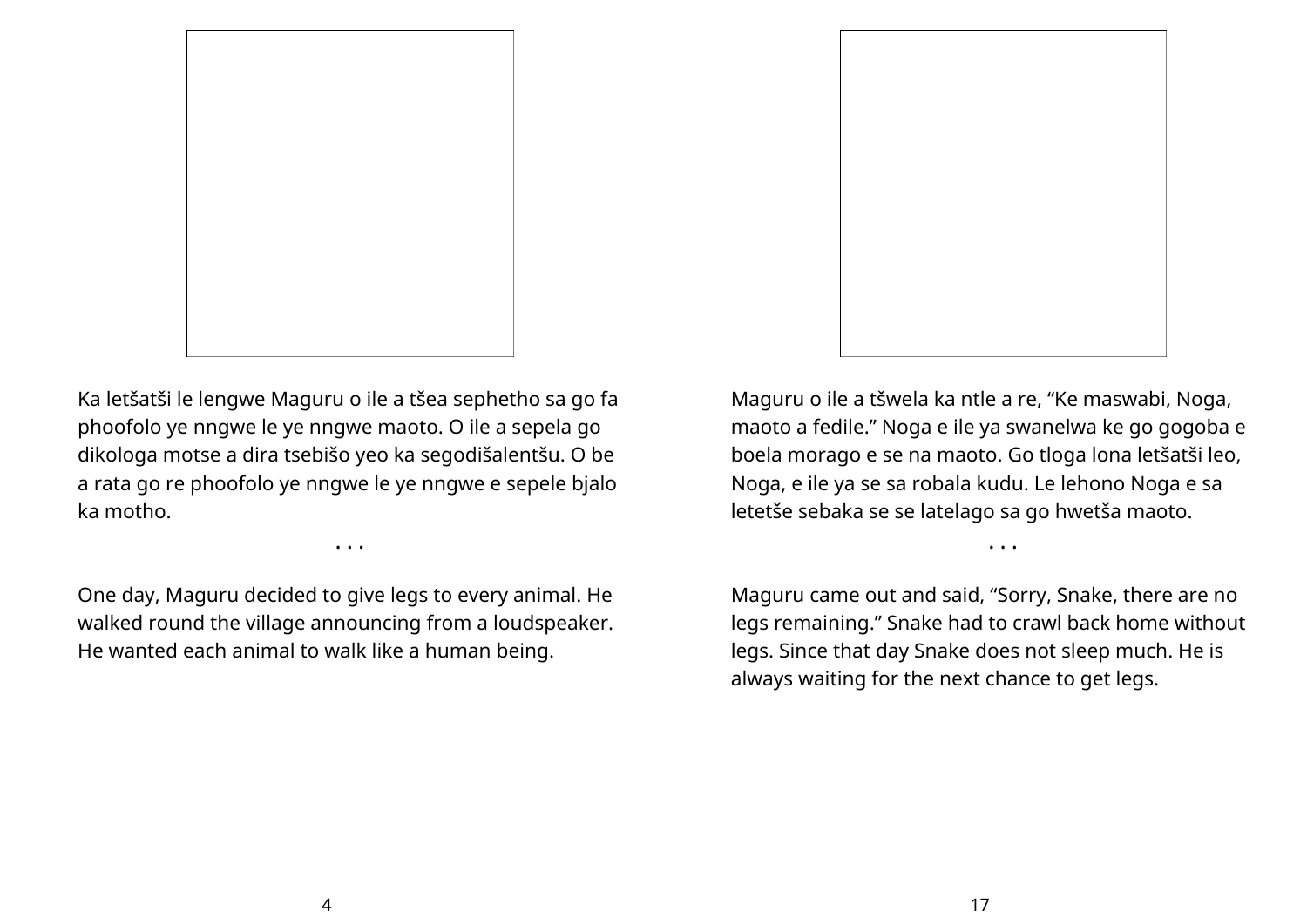

el an og aegelela ka mtlong go babe eg and en elle van ele .ol es aštšego. Efela ga se a hwetša selo.

• • •

Maguru checked in his house to see whether there were any legs remaining. But he did non than we

Diphoofolo di ile tša thaba kudu ge di ekwa go re di tlilo fiwa maoto. Phoofolo ye nayane le ye nayan e be rata go ba le maoto gore e kgone go sepela le go kitima. Di ile tša af of a mak al espanyologie po belo al espanyologie espanyologie espanyologie es . anošt a

• • •

The animals were happy when they heard that that yeho would be given legs. Each animal wanted to have legs so that it could walk and run. They saids we behin a slight and a slight and

. agniw niedt beqqalt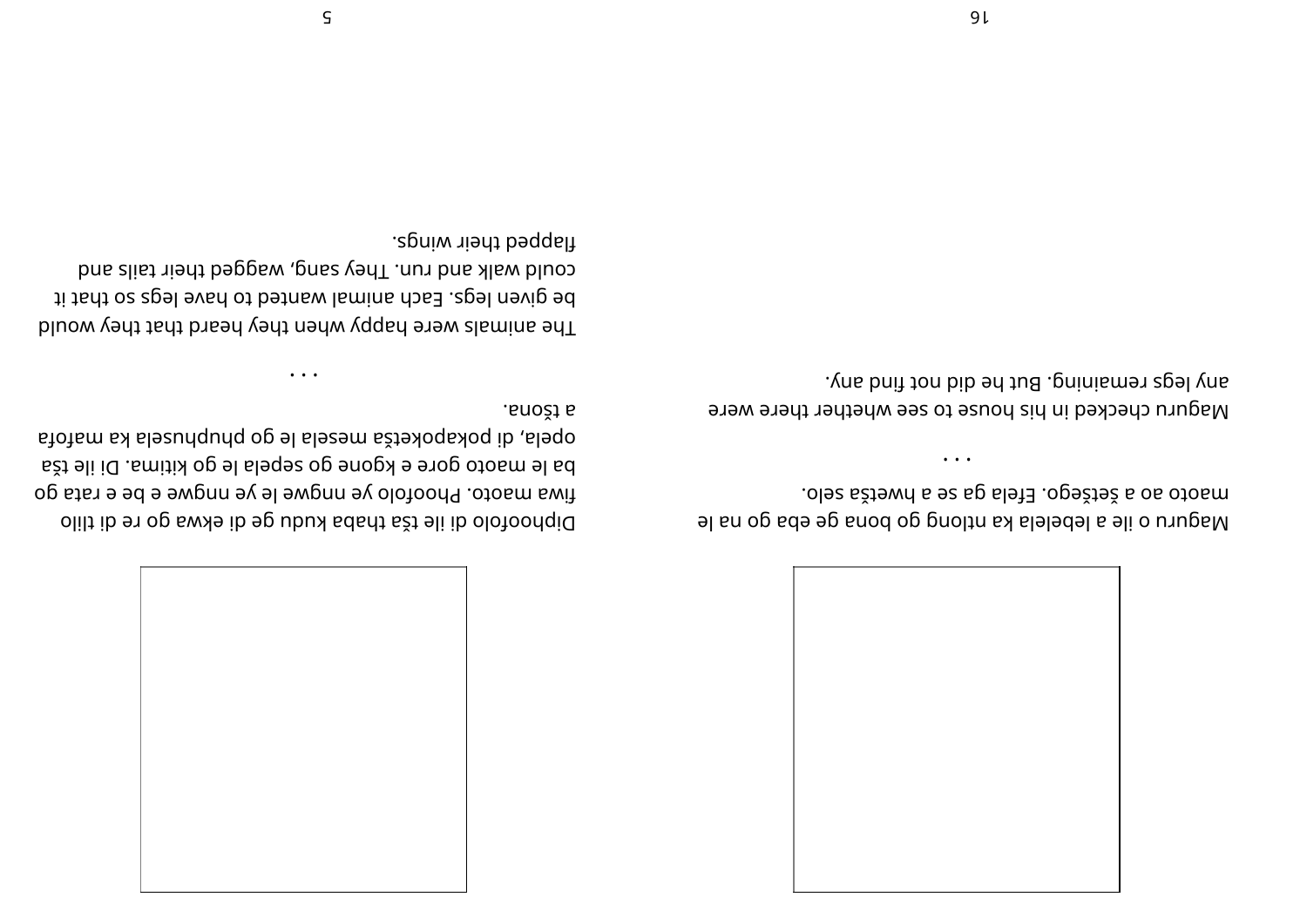

Diphoofolo di ile tša kgobokana go ahlaahla ka mokgwa woo di itemogelago bohloko bja go gogoba. Di be di ngwapšwa dimpa ke mobu mo fase. Maoto a tla di thuša gape le go ema tša kgona go bona kgole go swana le batho.

• • •

Animals gathered and discussed how difficult it was to crawl. The ground scratched their bellies. Legs would also help them to stand and see far, like human beings did.



"Ke file diphoofolo maoto ka moka. Na wena o be o le kae?" Maguru a botšiša. "Ke be ke gateletšwe ke boroko," Noga ya fetola.

• • •

"I have given out all the legs. Where were you?" Maguru asked. "I over-slept," Snake replied.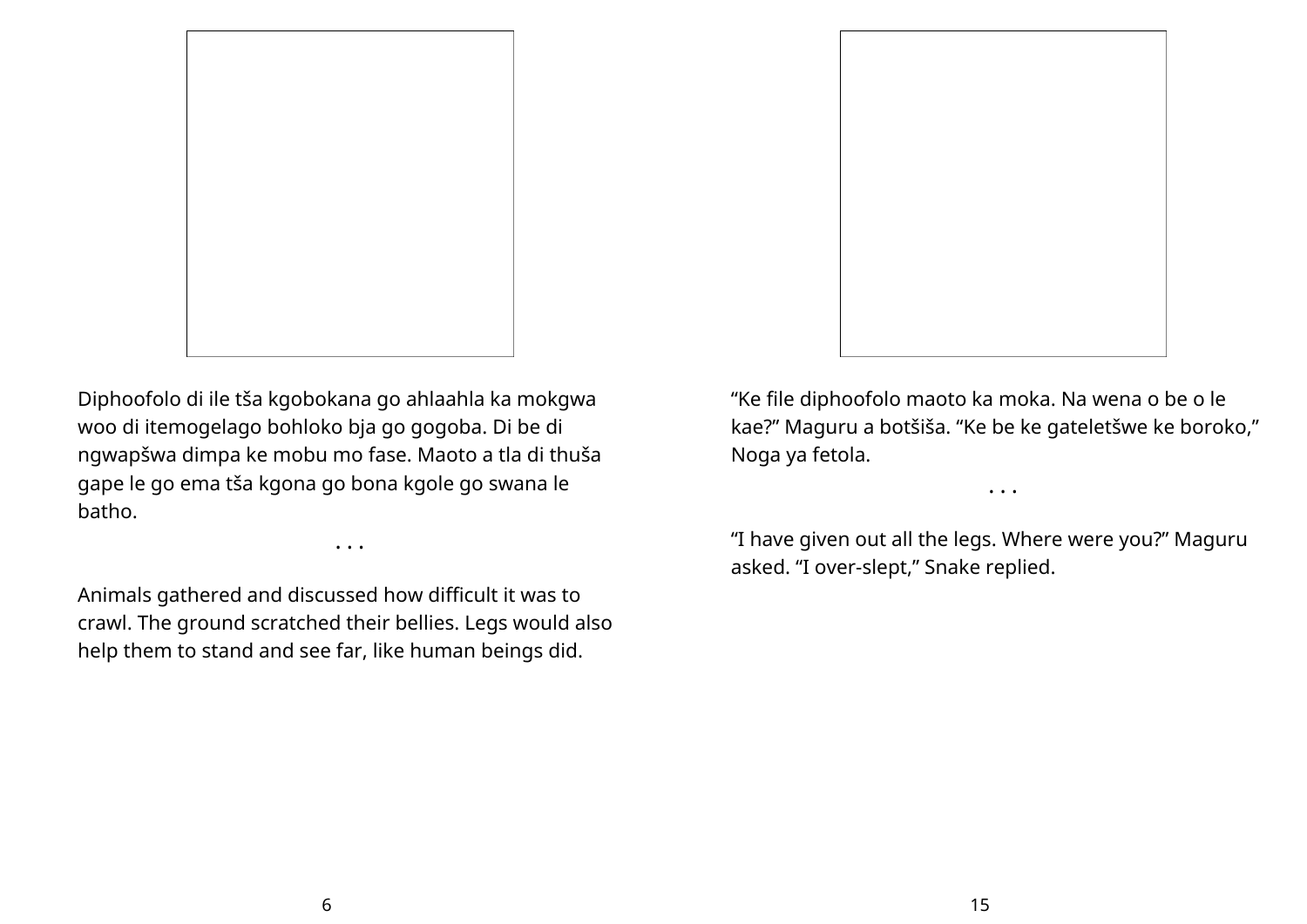

Ge Legokolodi le se no tloga, agon, ago la poloxogel e G Maguru. "Ang al wa mo bela gore o mphe maoto le nna," .oəy aləzt ax aləqopx ay ago M

• • •

As soon as Milliped bad heft, the saken eame to Maguru's hones ", Maguru, please give me some legs," Snake

pegged.

When the day came, many animals crawled to Maguru's house to get their legs. Giraffes, lions, elephants, rabbits, crocodiles, and bridg a being but a waited to be given legs.

Ge letšatši le liille, alofoodqib elildii el ižtsžiel eD

 $\alpha$ ib susynonip alt ang meputla 'elah mendi di pemanang di

• • •

lebile lapeng la Maguru go yo ikhweletša maoto.

.otosm swit og sletel sžt gnibsladtom sme sżt eli

 $\mathcal{L}$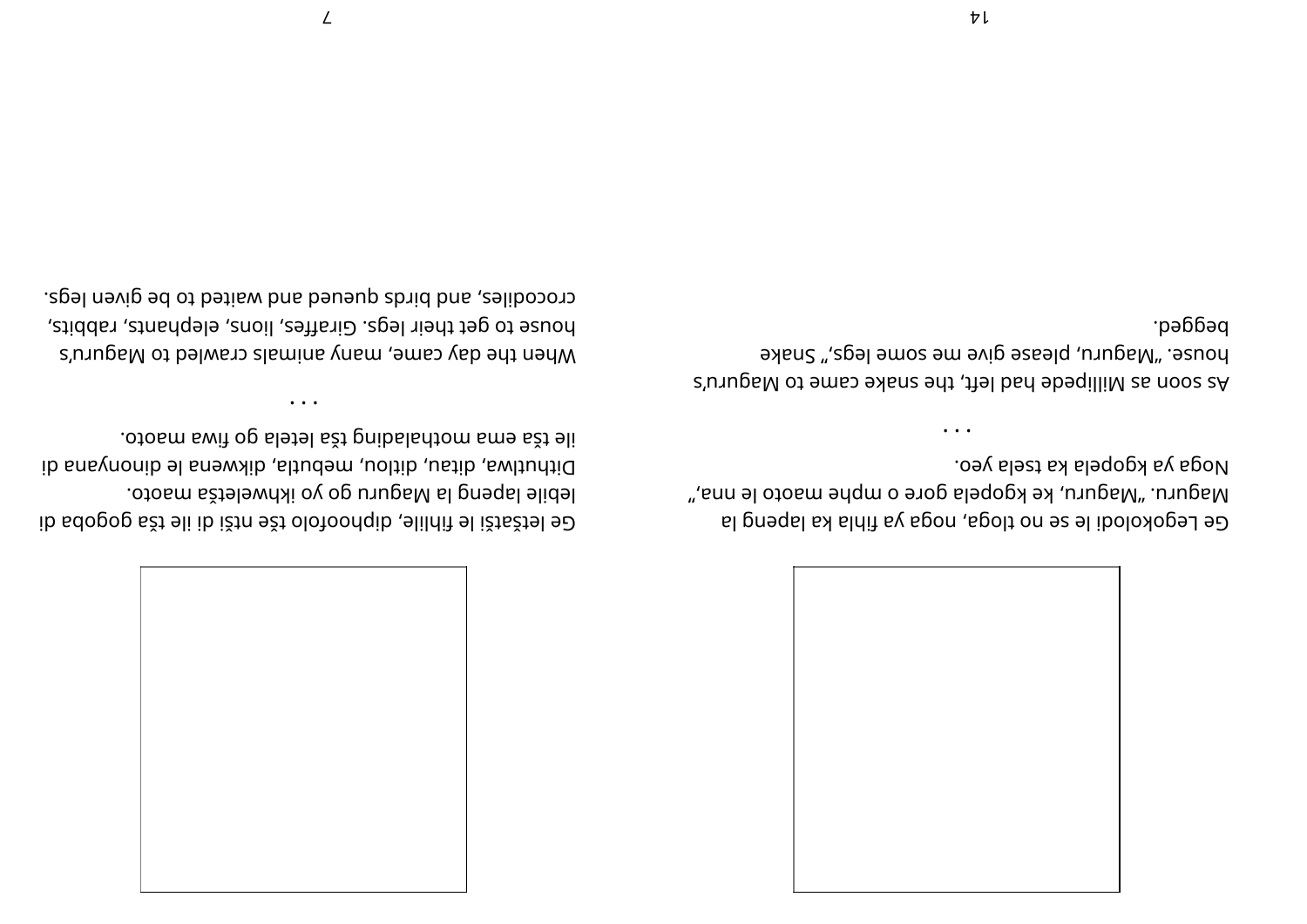

Phoofolo ye nngwe le ye nngwe e ile ya fiwa maoto a mane. Dinonyana tšona di ile tša fiwa maoto a mabedi a mabedi.

Each animal was given four legs. Birds were given two legs each.

• • •



Legokolodi le ile la sepela le thabile kudu ka ge le filwe maoto a mantši. "Ke tla kgona go sepela ka lebelo go feta diphoofolo tše dingwe," la nagana bjalo.

• • •

Millipede went away very happy because he had many legs. "I will move faster than any of them," he thought.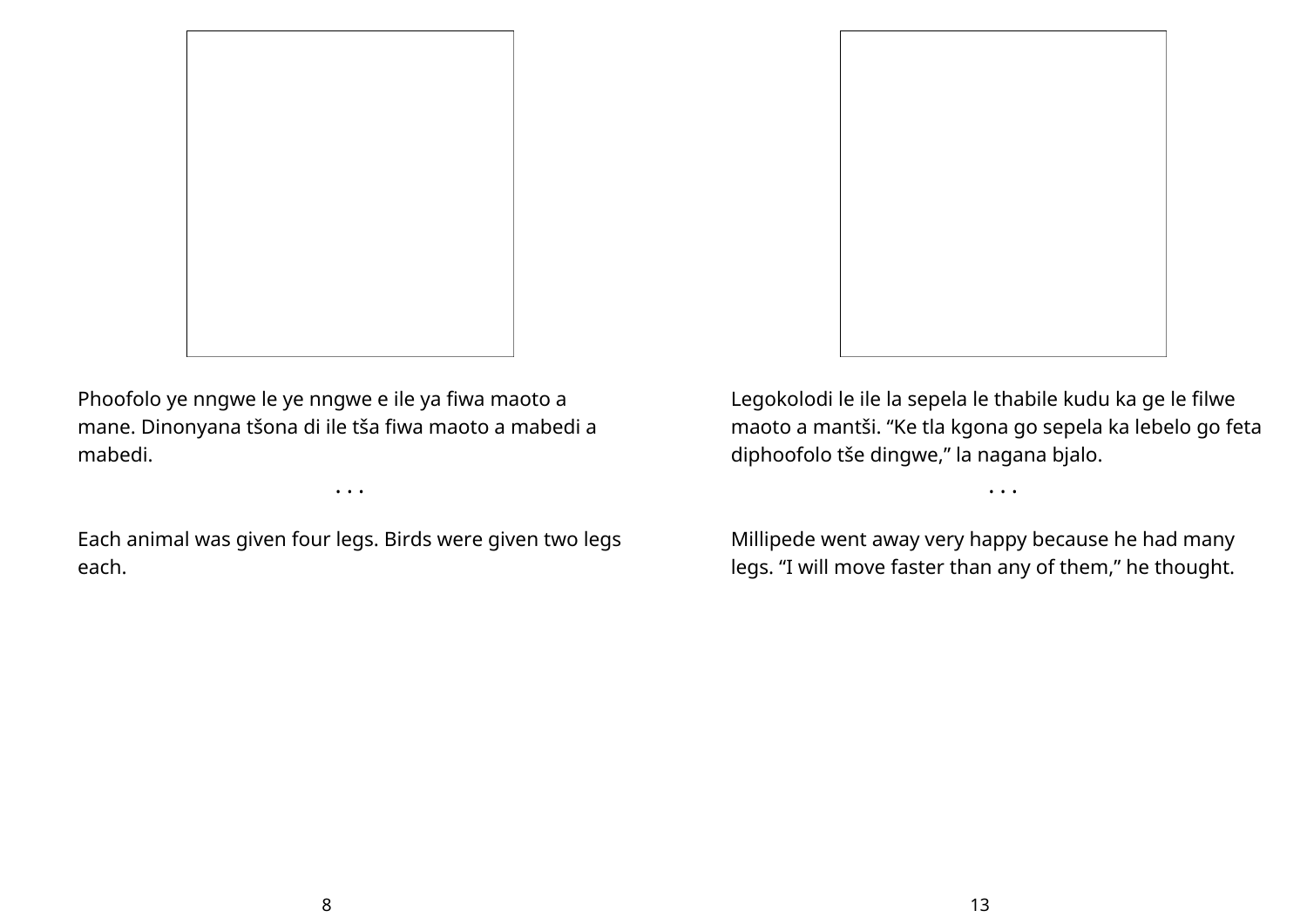

, эм $\alpha$ ио мол ви об еб эт ор э э ээ)", аларан а илира $M$ a eli o uruga M"? ogešt a oa otoam ax gne arib alt e a fa Legokolodi maoto ka moka ao a šetšego.

• • •

Maguru thought, "If there is no one else, what will I do with the rest of the legs?" Maguru gave all the remaining legs to Millipede.

ana ws of a by copies with depending on the results of the sum sum and all of  $\alpha$  of  $\alpha$ e pele. Tše dingwe di ile tša bina ka lethabo. Tše dingwe di be di swere bothata bja go ithuta go sepela ka maoto,

. esat al ewi b elid ib

• • •

. yoj ni beonab emoca. spel no treneti blokol slaminA Others had difficulty walking and fell down.